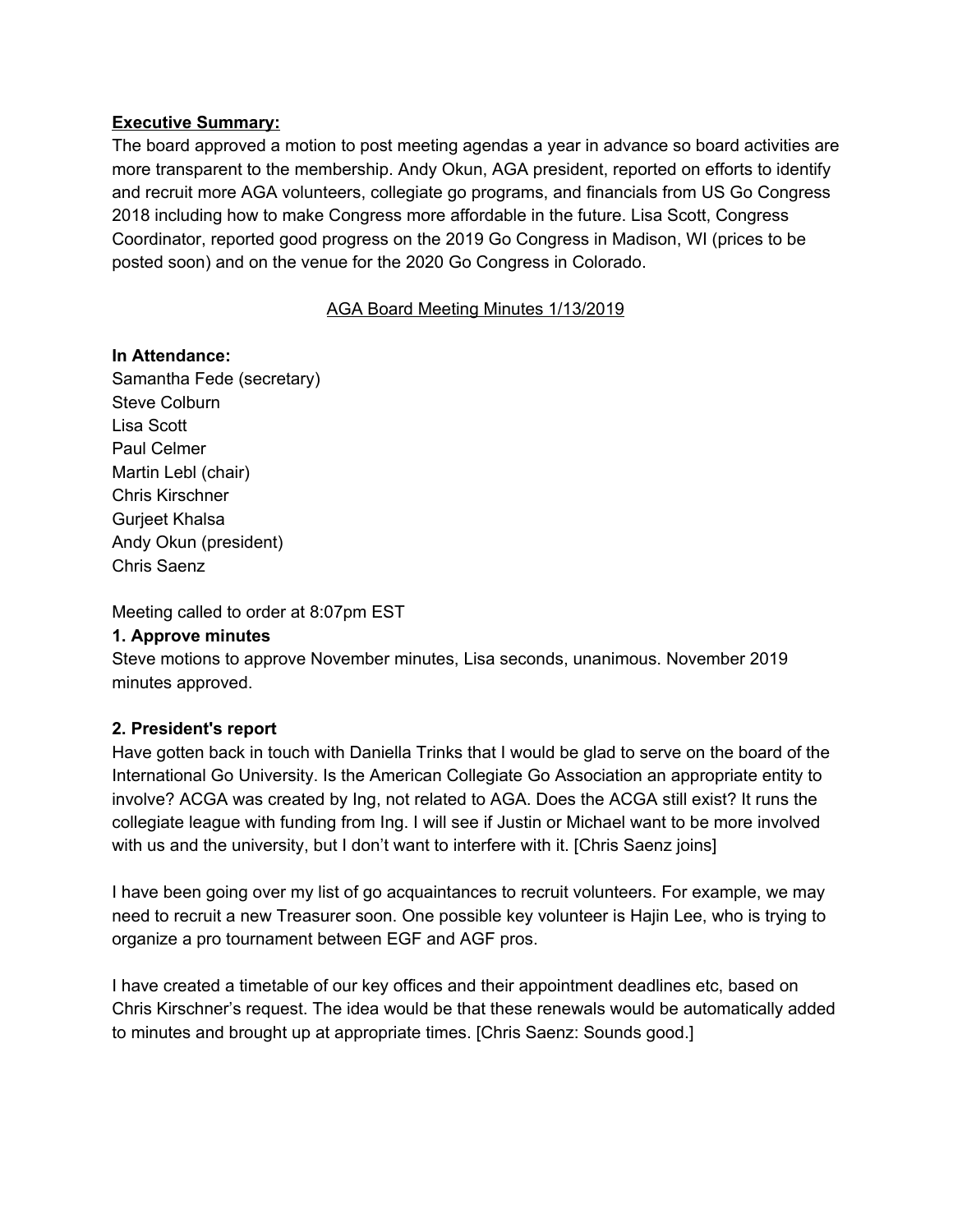We've received financials from 2018 congress. The estimate we have is around 40,000. This has produced a large surplus, which is good because part of that goes to funding for National Go Center.

Steve: That seems like too large of a profit for Congress given that everyone I talk to says its too expensive.

Lisa: The last two years, the projections in advance said we were close to breaking even, so it's good we're on the positive side.

Andy: It raises the question of what can we do to make it more affordable.

Lisa: I think the next two years worth of organizers are interested in making it as affordable as possible.

Chris Kirschner: It's hard to budget accurately, since attendance is so variable. Once we hit the break even point, the rest adds up quickly to a surplus.

Martin: The solution is dynamic pricing.

Lisa: We're not capable of supporting that right now.

Andy: We probably need to put up a certain amount that may be a risk but serves as a subsidy for everyone or a subgroup (like we do for kids). Maybe college aged people.

Lisa: If the AGA is interested in putting money into this, we can put together some ideas. The prices for 2019 are projected to go live in the next 1-2 months.

Chris Saenz: Does the pricing change majorly between the venues every year? Like rural vs. urban?

Lisa: Yes, but not so much based on place. We try to keep registration pretty stable.

Andy: Hotel venues have more expensive rooms but then event space is free. Colleges, rooms are cheaper but we have to pay for playing space.

Lisa: The 2020 venue will be hotel-like but will sort of split the difference.

Andy: Speaking of 2020, it's in estes park colorado. It's at a slightly higher altitude. It's a very nice venue.

Lisa: 330 degrees around the YMCA camp is mountains, and they really want us to be there.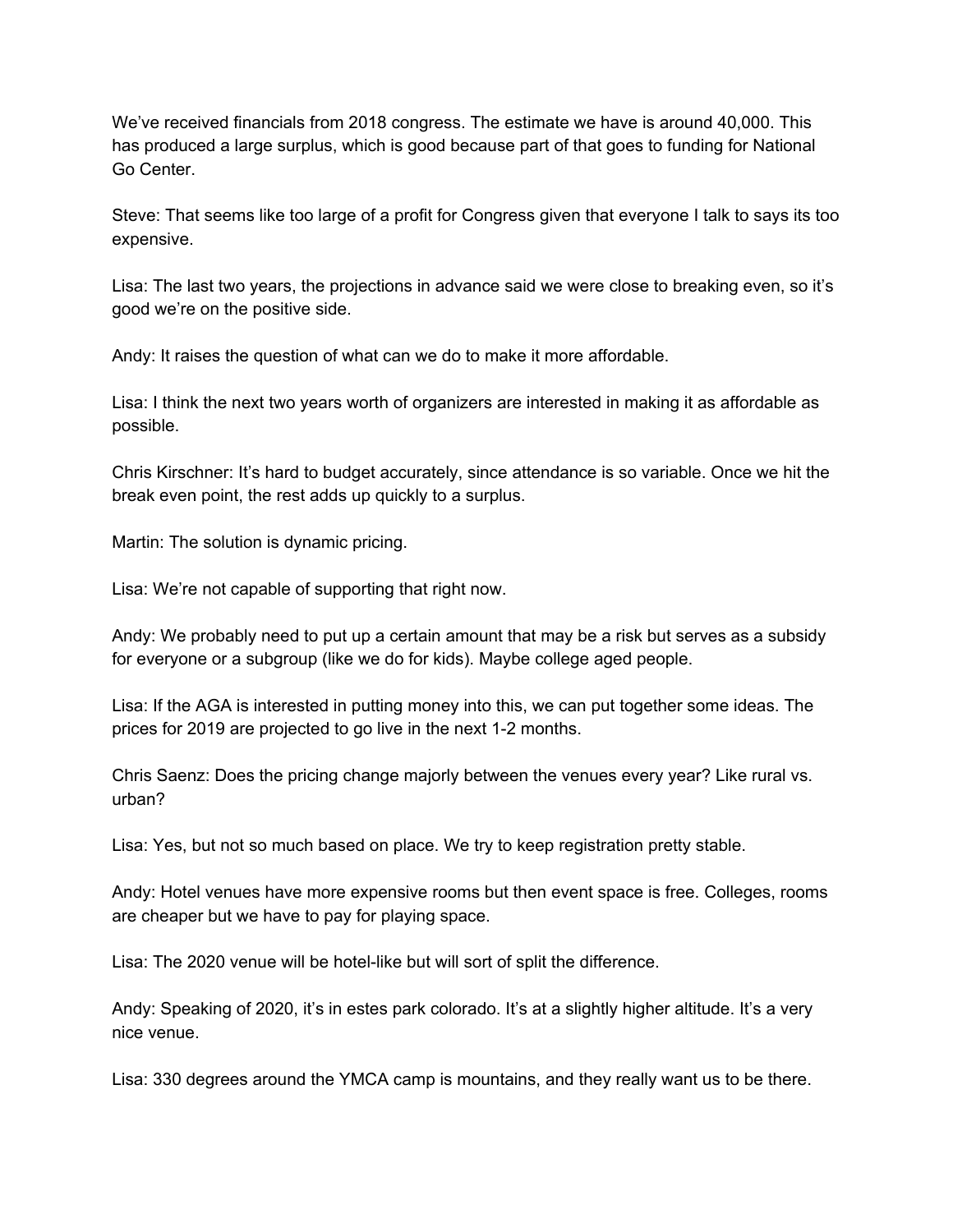Andy: Another thing is after we get estes-park figured out, we'll start planning and getting bids for 2021. Nothing specific yet.

Chris Saenz: We rotate by parts of the country, so what's next?

Lisa: We'd like to, but mostly we look for people to enthusiastically volunteer. We haven't gotten any interested parties from the coasts.

Chris Saenz: Kevin Chao is interested to host it in Orange County at some point.

Andy: There's been a major change in leadership in the KBA, the new president is Kim Yong Sam, he's a strong player, friends with many of the pros we knew.

I also sent out christmas cards to AGA people.

# **3. Congress progress update**

Lisa: We've covered most of it in the president's report. I got the 2020 contract yesterday, we need to review it and then prices will be set after its finalized. 2019 still has a couple of minor last minute prices to figure out. We were able to get prices for lunch lowered. Things are going the way we want.

### **4. Membership manager fix progress update**

Steve: We've made good progress so far. We're at the paypal stage. We've created a new server with the data and now we need to investigate the paypal settings with the new server to make sure it points to the right place. We've moved everything from going to Roy to Daniel (currently inthe process of making sure this occurs, and should go quickly at this point).

Paul Celmer: Has any responded to Charles's email?

Martin: I figured we'd reply after the meeting. I think we can do better in 2019 [than a manual approach].

Chris Kirschner: I agree we shouldn't do that stop gap measure.

Steve: I've tried to ask Chris Garlock to send something out to the membership, but I'm not sure how to put out a message that isn't too technical. It's something Chris Garlock (VP of communications) needs to do, but it hasn't happened yet.

# **5. Membership manager alternatives research update**

Chris: This is all very preliminary. There are a couple places we should get more info on, but I think one of the larger issues is communicating between the companies and the rating system to have active updates. Who is our person to integrate that?